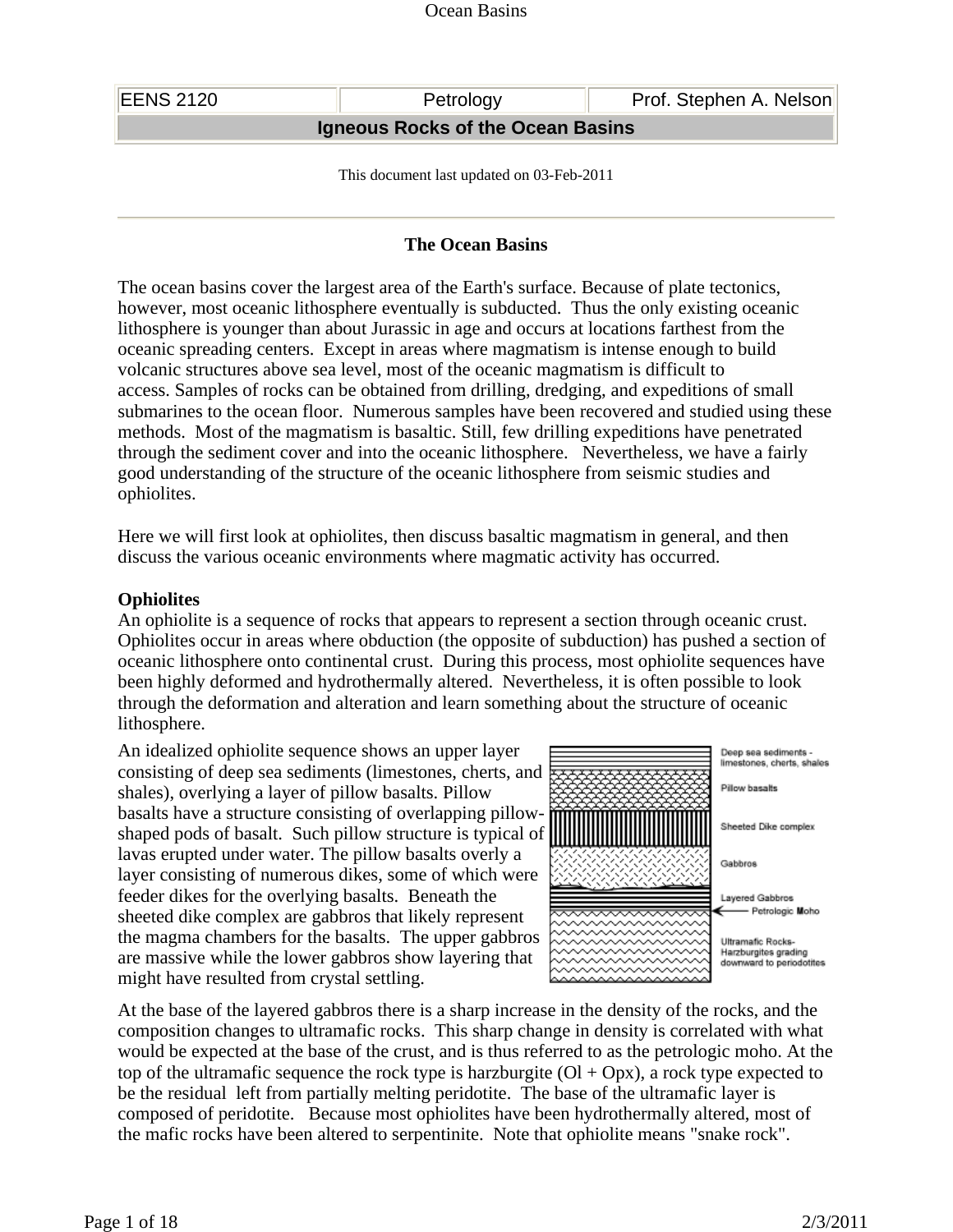## **Volcanic Settings**

Volcanism occurs at three different settings on the ocean floor.

- 1. Oceanic Ridges these are the oceanic spreading centers where a relatively small range of chemical compositions of basalts are erupted to form the basaltic layer of the oceanic crust. This chemical type of basalt is referred to as *Mid Ocean Ridge Basalts (MORBs)*. In some areas, particularly Iceland, where there has been a large outpouring of basalts on the oceanic ridge, basalts called *Enriched Mid Ocean Ridge Basalts (EMORBs)* have been erupted.
- 2. Oceanic Islands these are islands in the ocean basins that generally occur away from plate boundaries, and are often associated with hot spots, as discussed previously. A wide variety of rocks occur in these islands, not all are basaltic, but those that aren't appear to be related to the basaltic magmas. In general these rocks are referred to as *Oceanic Island Basalts (OIBs)*.
- 3. Large Igneous Provinces (LIPs) these are massive outpourings of mostly basaltic lavas that have built large submarine plateaus. Most are mid-Cretaceous in age. They are not well studied, but most have compositions similar to OIBs, and some may have once had oceanic islands on top, but most of these have since been removed by erosion.

Thus, most oceanic magmatism is basaltic, so we will first discuss basaltic magmas in general.

### **Basalts**

On a chemical basis, basalts can be classified into three broad groups based on the degree of silica saturation. This is best seen by first casting the analyses into molecular CIPW norms (the same thing as CIPW norms except the results are converted to mole % rather than weight %). On this basis, most basalts consist predominantly of the normative minerals - Olivine, Clinopyroxene, Plagioclase, and Quartz or Nepheline.

These minerals are in the 4 component normative system Ol-Ne-Cpx-Qtz, shown here as a tetrahedron. In the tetrahedron, plagioclase plots between Ne and Qtz, and Opx plots between Ol and Qtz. The basalt tetrahedron can be divided into three compositional volumes, separated by planes.

1. The plane Cpx-Plag-Opx is the critical plane of silica saturation. Compositions that contain Qtz in their norms plot in the volume Cpx-Plag- Opx-Qtz, and would be considered silica oversaturated. Basalts that plot in this volume are called *Quartz Tholeiites*.

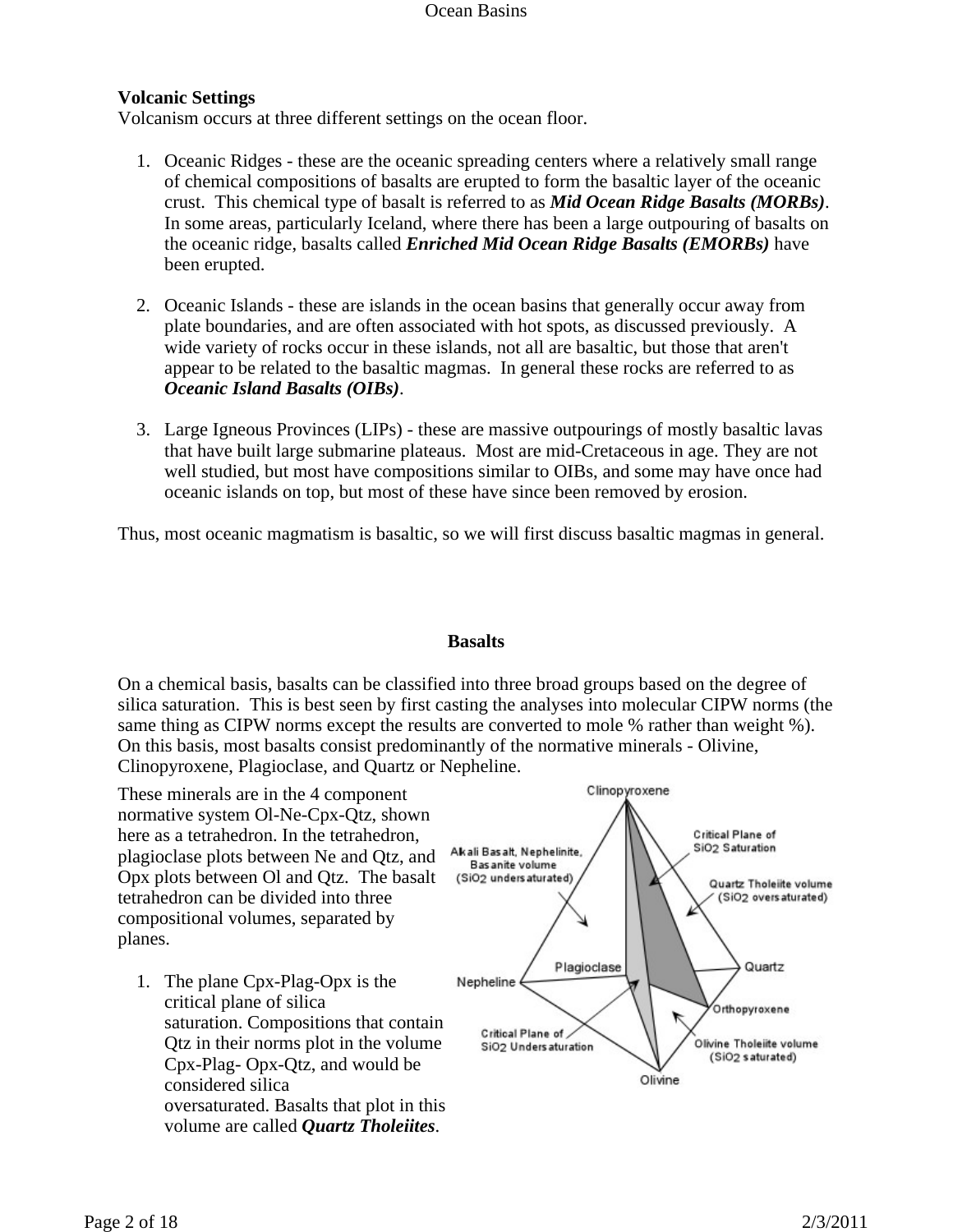- 2. The plane Ol Plag Cpx is the critical plane of silica undersaturation. Normative compositions in the volume between the critical planes of silica undersaturation and silica saturation are silica saturated compositions (the volume Ol - Plag - Cpx - Opx). Silica saturated basalts are called *Olivine Tholeiites*.
- 3. Normative compositions that contain no Qtz or Opx, but contain Ne are silica undersaturated (the volume Ne-Plag-Cpx-Ol). Alkali Basalts, Basanites, Nephelinites, and other silica undersaturated compositions lie in the silica undersaturated volume.

Note that tholeiitic basalts are basalts that show a reaction relationship of olivine to liquid which produces a low-Ca pyroxene like pigeonite or Opx. Both olivine tholeiites and quartz tholeiites would show such a relationship and would eventually precipitate either Opx or pigeonite.

The critical plane of silica undersaturation appears to be a thermal divide at low pressure. This means that compositions on either side of the plane cannot produce liquids on the other side of the plane by crystal fractionation. To see this, look at the front two faces of the basalt tetrahedron. These are in the three component systems Ol-Cpx-Qtz and Ol-Cpx-Ne. These two faces are laid out side by side in the diagram below.

Experiments conducted on natural basalt compositions were run until liquids were found to be in equilibrium with at least Ol, Cpx, and Plagioclase. Such liquids would plot on a cotectic surface in the four component system represented by the basalt tetrahedron. These compositions were then projected from plagioclase onto the front two faces, shown here, to find the projection of the Ol-Plag-Cpx cotectic (the boundary curve along which Ol, Plag, Cpx, and Liquid are in equilibrium).



Experimental liquid compositions fairly well define the projection of this cotectic onto the two front faces as seen here.

Although some information is lost in the projection, we can still treat these two phase diagrams in the same way that we treat normal phase diagrams. Note that a composition projecting into the field of  $O1 + Flag + Lig$  in the  $O1$ -Cpx-Ne part of the diagram would first crystallize Plagioclase and move onto the plane of projection. Next Ol would precipitate and the liquid composition would change in a direct path away from the Olivine corner of the diagram until it hits the Ol+Plag+Cpx+Liq cotectic. For compositions on this side of the diagram, the liquid composition would then change along the boundary curve until it eventually precipitated Nepheline.

A composition projecting into the Ol-Cpx- Qz triangle, on the other hand, would first crystallize plagioclase then crystallize Olivine. The liquid composition would then move in a direct path away from Olivine until it hit the Ol+Plag+Cpx boundary curve. But these compositions would then follow a path away from the Ol-Cpx join toward the Qz corner of the diagram and would eventually precipitate Opx.

As this experimental data shows, the join Ol-Cpx (which is the projection of the critical plane of silica undersaturation) is a thermal divide at low pressure. Thus, low pressure crystal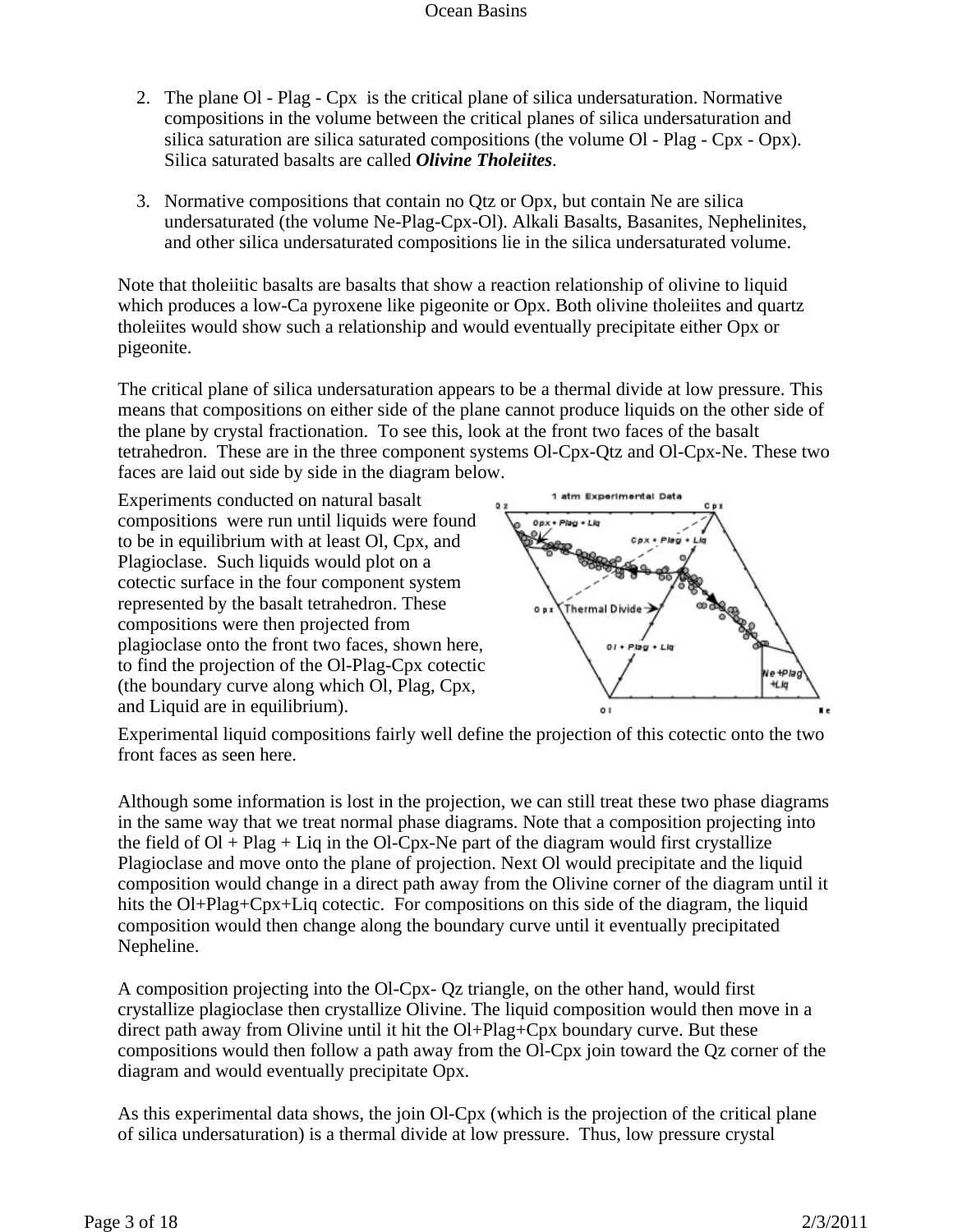fractionation of tholeiitic basalts cannot produce silica undersaturated basalts and low pressure crystal fractionation of silica undersaturated basalts cannot produce tholeiitic basalts.

Mantle peridotite, because it contains Opx, would plot in the Ol-Cpx-Opx part of the diagram. Note that at low pressure, only silica oversaturated liquids could be produced by melting such a peridotite. Furthermore, because of the low pressure thermal divide, silica undersaturated liquids could never be produced unless the peridotite had a silica undersaturated composition (i.e. it was Nepheline normative).

High pressure experiments reveal a solution to this problem. In these experiments basaltic material was placed in a sandwich between layers of peridotite. The peridotite sandwiches were then placed in an experimental apparatus at various high pressures and temperatures and then quenched. Compositions of the liquid in equilibrium with the peridotite at various pressures was then determined.

These results are plotted in a somewhat different projection shown here. This plots molecular norms in the triangle Qz-Ol - Ne. This is equivalent to the base of the basalt tetrahedron, where the critical plane of silica saturation is represented by the Opx - Plag join, and the critical plane of silica undersaturation is represented by the Ol - Plag join. All experimental liquid compositions are surrounded by a shaded field indicating the pressure at which the experiments were run. To see how this projection works, let's look at the experiments run at 30 kb pressure.



At 30 kb pressure the first liquids to form from melting of peridotite would be those farthest away from the peridotite. Note that these liquids would be highly silica undersaturated.

Qz

With increasing degrees of melting the liquid composition would change along a path toward the Ol - Plag join and eventually become silica saturated (they would enter the Opx - Plag - Ol compositional triangle). Eventually both Cpx and Opx in the original peridotite would be used up, leaving only Olivine, at which point the composition of the liquid would change along a direct path toward Olivine until the liquid composition reached the composition of the original peridotite at which point the peridotite would be 100% melted. Melting at other pressures would follow a similar path. With increasing degrees of melting they would change first toward silica saturation then towards the original peridotite.

Note that as pressure is reduced, the lowest degree of melting produces less silica undersaturated melts. In fact, at pressures of 8 and 10 kb the first liquids produced are silica saturated liquids, and at 5 kb the first liquids are silica oversaturated. These experimental results bring out two important points:

- 1. The critical plane of silica undersaturation is a thermal divide at low pressures (less than about 10 kb) and is not a thermal divide at higher pressures.
- 2. *Silica undersaturated liquids are favored by high pressure of melting and low degrees of melting.* Conversely, silica saturated to oversaturated liquids are favored by higher degrees of melting and low pressure.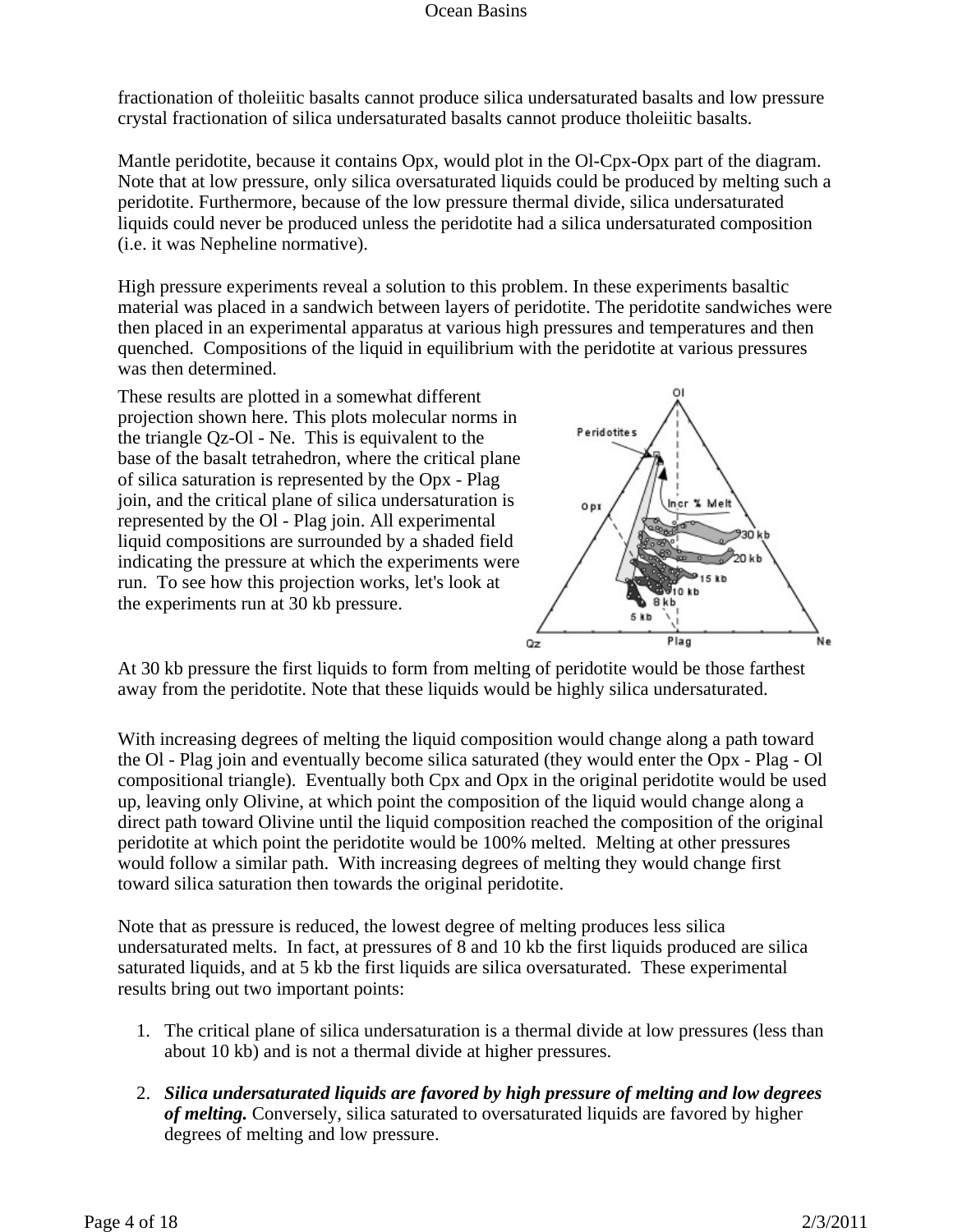We will refer to these two important points in the following discussion of the various oceanic settings.

# **Mid Ocean Ridge Basalts (MORBs)**

## **Occurrence**

The Oceanic Ridges are probably the largest producers of magma on Earth. Yet, much of this magmatism goes unnoticed because, with the exception of Iceland, it all takes place below the oceans. This magmatism is responsible for producing oceanic crust at divergent plate boundaries.

Magma is both erupted and intruded near the central depressions that form the oceanic ridges. Thus, both basalts and gabbros are produced. But, little is known of the gabbros since they are rarely exposed and most oceanic lithosphere eventually is subducted. The main melting mechanism is likely decompression melting as rising convection cells move upward through the mantle beneath the ridges. At most oceanic ridges the basalts that are erupted are tholeiitic basalts sometimes referred to as *NMORBs* (normal MORBs)

At Iceland, the rate of magma production is so high that volcanism has built the oceanic ridge above sea level. Most of the active volcanism occurs within two central rift zones that cut across the island. Again, the predominant type of basalts erupted are tholeiitic basalts, however, these are somewhat different from NMORBs, showing higher concentrations of incompatible trace elements. Thus, they are often referred to as Enriched MORBs (*EMORBs*). Unlike normal oceanic ridges, a significant volume of rhyolite is also erupted in Iceland. This was once thought to suggest that continental crust underlies Iceland, but it is more likely that the rhyolites are produced by either crystal fractionation of the basalts or partial melting of the oceanic crust beneath Iceland.



Diverging Plate Boundary Oceanic Ridge - Spreading Center



Small volumes of alkali basalt have also erupted in Iceland. This alkaline volcanism occurs on top of the tholeiitic basalts and erupts in areas to the east and west of the main rift zones that cut across the island.

# **Composition**

• Major Elements - We here look at the general major element chemistry of both MORBs and EMORBs.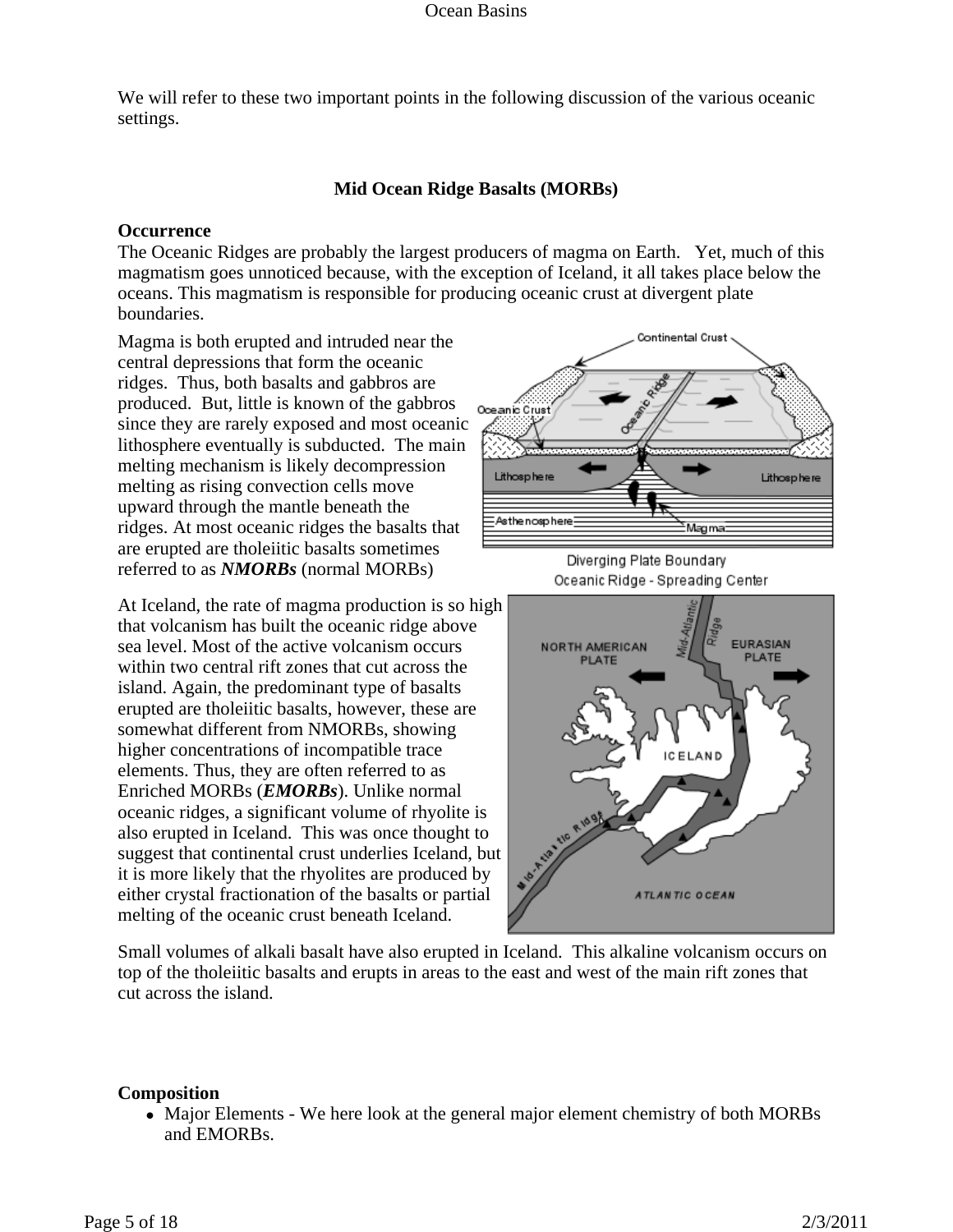{ At the oceanic ridges, the basalts erupted range in composition from Olivine  $F = FeO + 0.9Fe - 0.2$ tholeiites to Quartz tholeiites. The compositions are by and large restricted to basalt, i.e. less than about  $52\%$  SiO<sub>2</sub>. The diagram shown here is called an AFM diagram. It is a triangular variation diagram that plots total alkalies at the A corner, total iron at the F corner, and MgO at the M MORR corner. As shown, MORBs show a restricted range of compositions that fall Mg-rich OI & Px along a linear trend extending away from the compositions of Mg-rich pyroxenes and  $A = Na<sub>2</sub>O+K<sub>2</sub>O$  $M = MgO$ olivines.

This is the trend that would be expected from fractional crystallization involving the removal of early crystallizing olivines and pyroxenes from a tholeiitic basaltic liquid. Note that the trend is often referred to as an Fe-enrichment trend.

{ The rock suite erupted at Iceland shows a much broader range of chemical compositions. While EMORBs predominate, intermediate rocks like icelandites and siliceous rocks like rhyolites also occur. Plotted on an AFM diagram, we see that the EMORBs show a range of compositions that likely result from crystal fractionation of early crystallizing Mg-rich olivines and pyroxenes. With continued fractionation, the liquids follow an Fe enrichment trend to produce the icelandites.



During this sequence the olivines and pyroxenes are expected to become more Fe enriched which would tend to cause the trend to bend somewhat. But at the peak of Fe enrichment it appears that the liquids have become so rich in Fe that an Ferich phase, like magnetite, joins the early crystallizing mineral assemblage. Fractionation of this Fe-rich mineral assemblage would then cause Fe to become depleted in successive liquids, driving the liquid compositions toward rhyolite. Thus, crystal fractionation appears to be responsible for the main variety of rocks found at Iceland.

The EMORBs and alkalic basalts found at Iceland are more akin to OIBs, and will be discussed further along with OIBs below. Here we turn our attention to what the major element chemistry of MORBs tells us about their origin.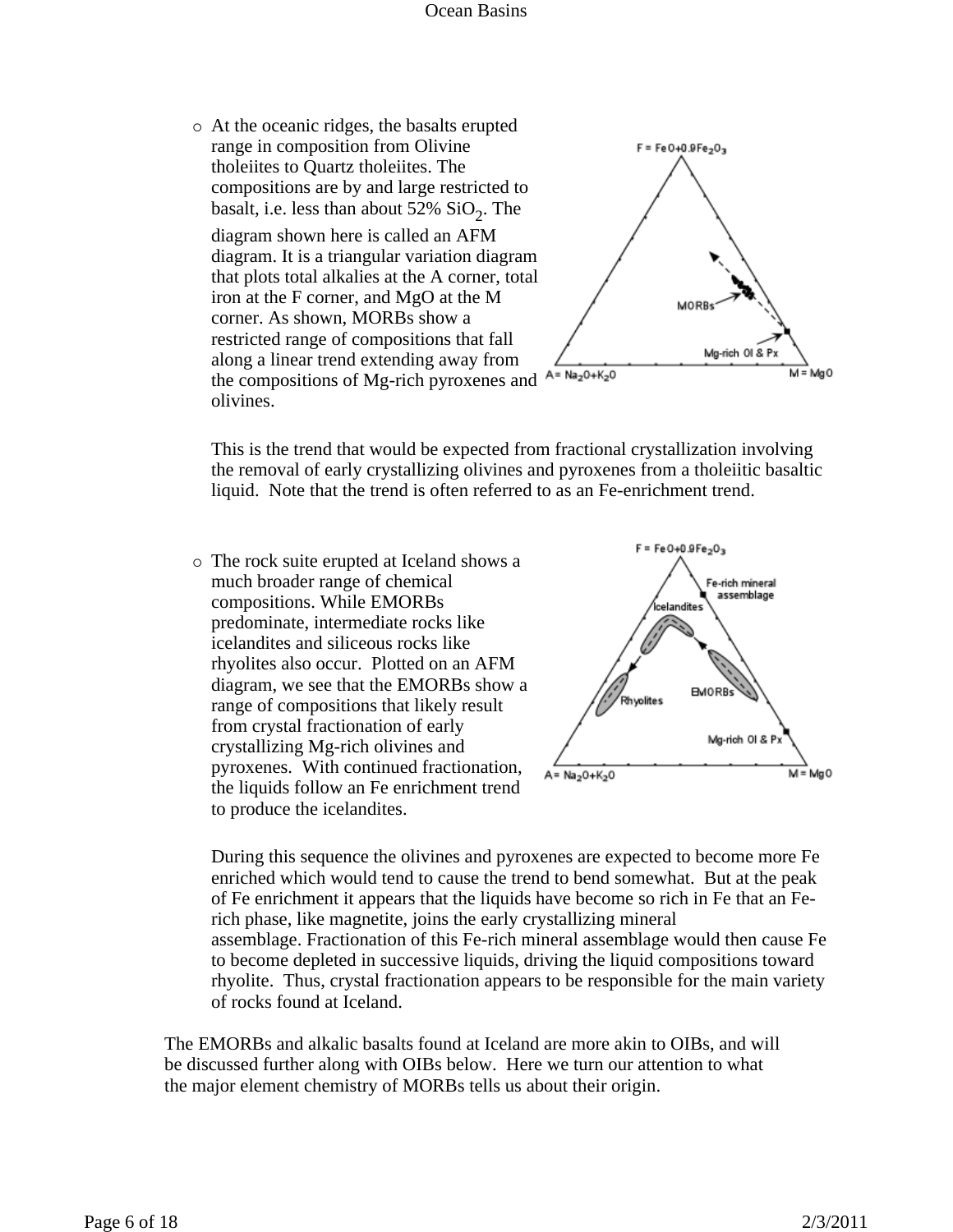

These intersecting boundary curves are also shown at pressures of 10, 15, and 20 kb. Partial melting of peridotite, containing  $Ol + Cpx + Opx$  at any of these pressures would first produce liquids with a composition at the intersection of the boundary curves. Note that the composition of the first liquid produced shifts away from the  $SiO<sub>2</sub>$  corner of the

diagram with increasing pressure.

Since Cpx would be the first solid phase to disappear during melting, further melting of peridotite at any of these pressure would produce liquids with compositions that lie along the Ol - Opx boundary curve at each pressure.

Let's imagine that a liquid is produced at a pressure of 20 kb by partial melting of peridotite. Let's further specify that the melting produces a liquid with a composition at the tip of the arrow on the Ol-Opx phase boundary at 20 kb. If this liquid is then brought to low pressure, near 1 atm. and olivine fractionates, the liquid composition will now change along the dashed line in a direct path away from olivine. Olivine fractionation at low pressure will eventually cause the liquid composition to reach the Ol-Cpx boundary curve. Further fractionation involving the removal of olivine and Cpx will cause the liquid composition to change along the 1 atm boundary curve.

The composition of MORB glasses (likely representing MORB magmas) is shown as a shaded field on the diagram. The variation in the composition of MORB glasses is consistent with Olivine fractionation followed by  $Ol + Cpx$  fractionation at low pressure. But, note how the compositions of the most primitive (least fractionated) MORB glasses restrict the pressure conditions under which the primary (unfractionated) MORB glasses could have formed by melting of peridotite. Small degrees of melting at 15 kb could produce liquids that could fractionate by removal of olivine at low pressure to produce the primitive MORB glasses, and higher degrees of melting at pressures from 15 to 20 kb could produce such liquids as well. But, compositions of partial melts of mantle peridotite at pressures less than 15 kb are inconsistent with the composition of MORB glasses. Thus, it appears that primary MORB liquids can only be produced by melting of peridotite at pressures in excess of 15 kb.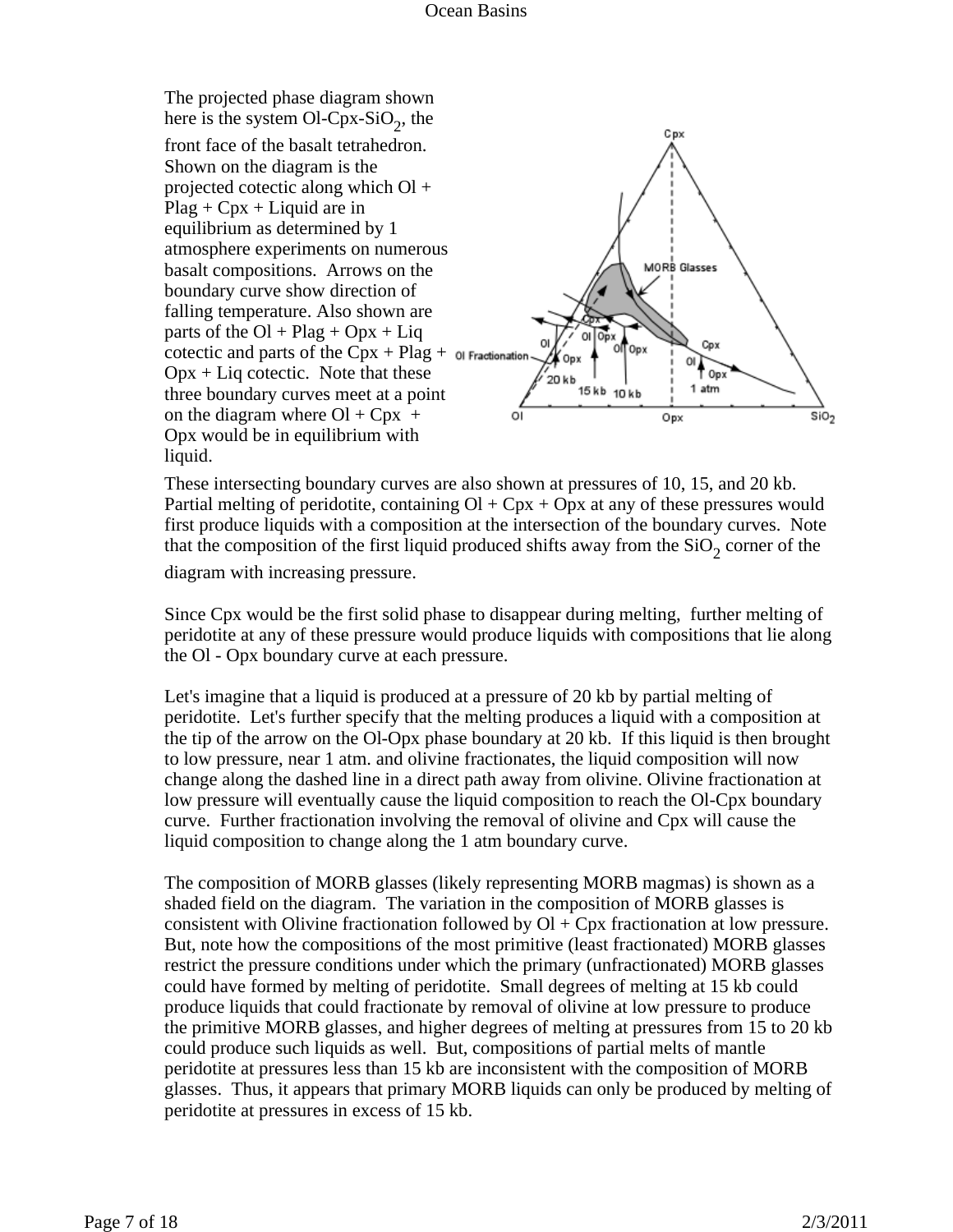• Trace Elements. MORBs typically show a depletion in highly incompatible elements relative to less incompatible elements. This suggests that MORBs are derived from a mantle source that is also depleted in highly incompatible elements. To see this, we here introduce a slightly different kind of trace element diagram.



Note that this is similar to the REE diagrams we have discussed previously. In fact representative REEs are included in the diagram (La, Ce, Nd, Sm, & Yb). Note that the most incompatible trace elements are depleted relative to the less incompatible elements. For the REEs this is a LREE depleted pattern. To see why such a pattern suggests that these rocks were derived from a depleted mantle source, we must explore further.



If we melt this mantle, for example to produce early crust, then the incompatible trace elements in the residual rock will show lower values than in the original bulk Earth. The most incompatible elements will show the most depletion. This would produce what we call a depleted mantle. If we melt this depleted mantle the incompatible trace elements will be preferentially partitioned into the melt. At higher degrees of melting, the trace element pattern of the liquid produced will be closely parallel to the depleted mantle source rock, but all concentrations will be higher.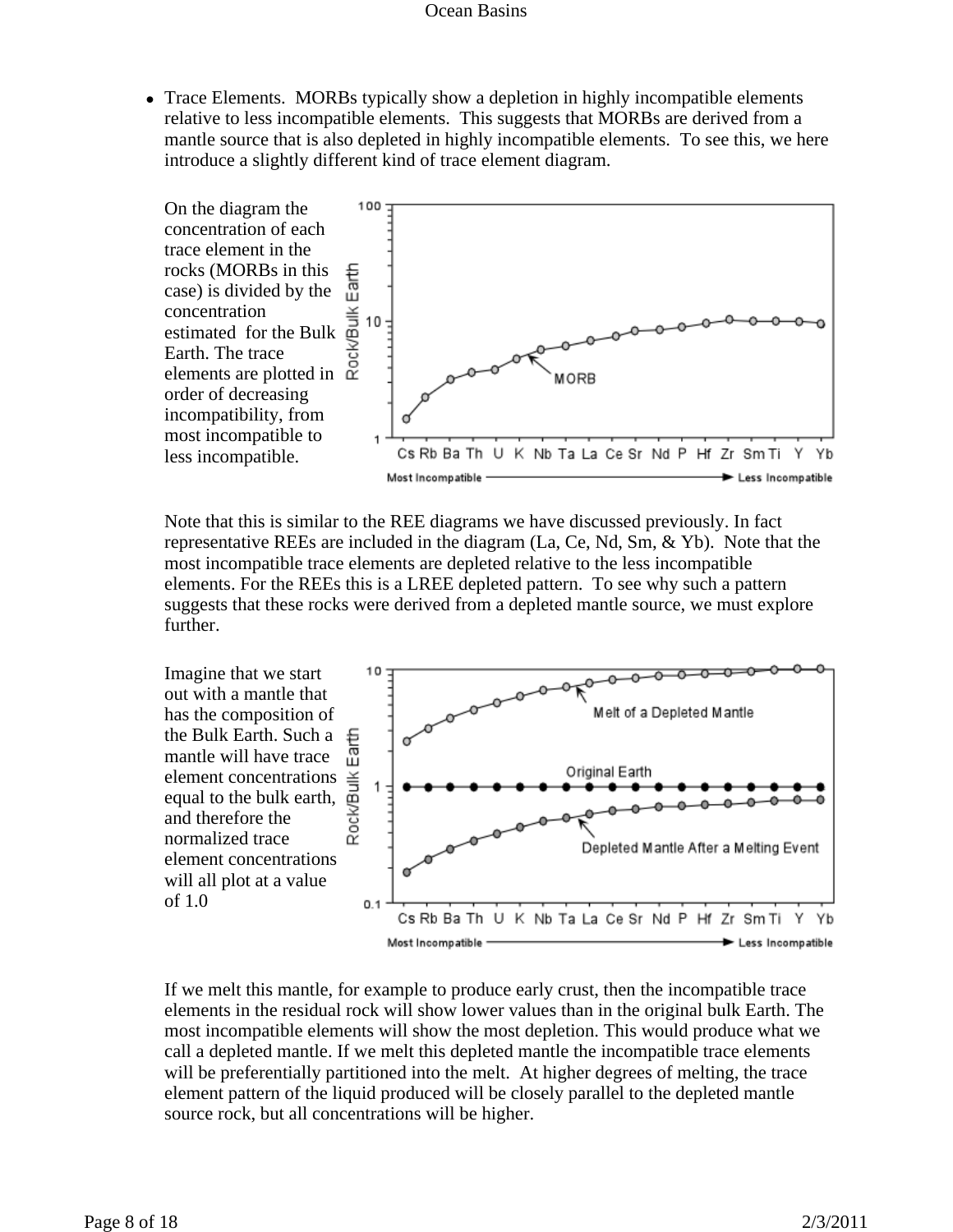Thus, MORBs, which show a depletion in the most incompatible elements likely formed by melting of a "depleted mantle", that is a mantle that had suffered a melting event sometime in the past. Furthermore, because the MORB pattern is nearly parallel to the depleted mantle, the degree of melting required to produce MORB magmas must have been relatively high (20 - 40%).

• Isotopes - Radiogenic isotopes offer further insight into the origin of MORBs. First consider Sr isotopes. Recall that the parent isotope for  ${}^{87}Sr$  is  ${}^{87}Rb$ . Note that in a depleted mantle the ratio of Rb to Sr will be low because Rb is more incompatible than Sr. Thus, over time a depleted mantle will produce less  $87$ Sr than would an undepleted mantle or a mantle that was enriched in Rb relative to Sr. Because of this, a depleted mantle would be expected to show relatively low  $87\text{Sr}/86\text{Sr}$  ratios. A mantle with the composition of the Bulk Earth would be expected to have a  $87\text{Sr}/86\text{Sr}$  ratio of about 0.7045. MORBs have  ${}^{87}Sr/{}^{86}Sr$  ratios in the range between 0.7020 and 0.7025, all much lower than the Bulk Earth. Therefore, the Sr isotopes are consistent with the idea that MORBs represent melts of a depleted mantle.

Another isotopic system to consider is the Sm - Nd system. Note that both of these elements are REEs. In this system the parent radioactive isotope is  $147$ Sm.  $147$ Sm decays to <sup>143</sup>Nd with a half-life of 106 billion years. Note that in the incompatible element diagram above, the parent Sm isotope in a depleted mantle has higher concentrations than the daughter Nd isotope. Thus, in a mantle depleted in the most incompatible elements at some time in the past will produce more of the daughter  $143$ Nd isotope than the original undepleted Bulk Earth composition. Note that this relationship is just the opposite of the Rb-Sr system. <sup>144</sup>Nd is a stable, nonradiogenic isotope of Nd. Thus, the amount of <sup>144</sup>Nd in any rock does not change with time. So, in a depleted mantle, and any magmas derived from melting of such a depleted mantle the  $143Nd^{144}Nd$  ratio will increase to higher values than in an undepleted mantle of Bulk Earth composition. The  $^{143}Nd/^{144}Nd$ ratio of the Bulk Earth is expected to be about 0.51268.

But  $143Nd/144Nd$  ratios of MORBs show higher values, ranging from 0.5130 to 0.5133. Thus, the  $^{143}$ Nd/ $^{144}$ Nd ratios of MORBs are also consistent with their derivation from a depleted mantle.

The isotopic data is summarized in the  $143$ Nd/ $144$ Nd vs.  $87$ Sr $/86$ Sr diagram. Bulk Earth values are shown, along with data for OIBs, continental crust, and oceanic sediments, which will be discussed later.



# **Origin**

Here we summarize what we have discussed so far concerning the origin of MORBs.

• Melting is likely caused by decompression of the mantle as it rises beneath the oceanic ridges as a result of convection.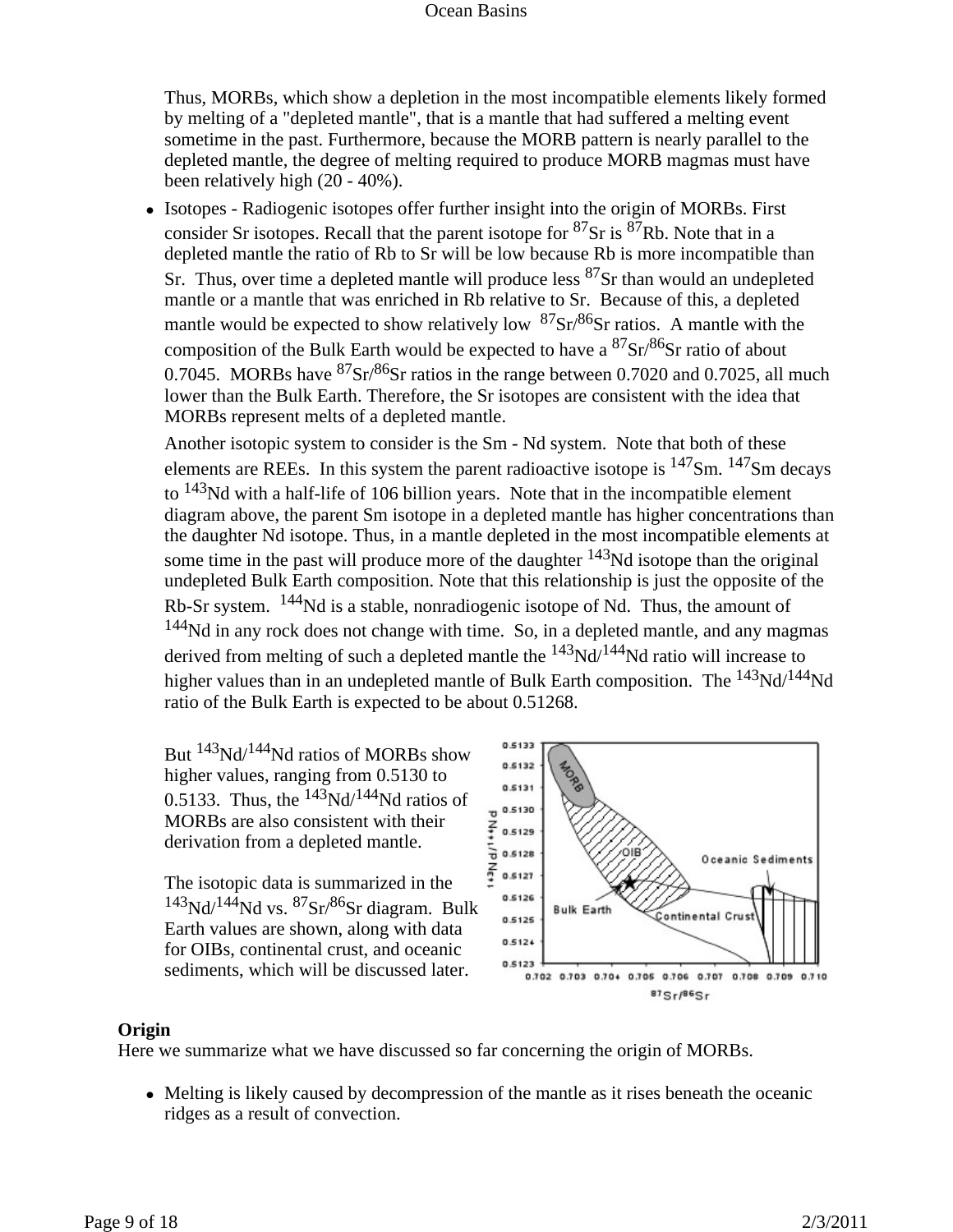- Primary MORB magmas appear to be produced by partial melting of the mantle at pressures between 15 and 20 kb.
- Most MORBs erupted are not primary melts of the mantle, but instead appear to have suffered olivine fractionation.
- The small range in composition of MORBs can be explained by crystal fractionation of Olivine  $+$  Plagioclase  $+$  Cpx at low pressures near the surface.
- MORBs appear to be the result of melting of an incompatible element depleted mantle, both in terms of their incompatible trace element compositions and isotopic ratios of Sr and Nd.

# **Ocean Island Basalts (OIBs)**

As discussed previously, the oceanic islands are, in general, islands that do not occur along the divergent or convergent plate boundaries in the ocean basins. Nevertheless, EMORBs, such as those that occur in Iceland, as well as the Alkalic basalts of Iceland have much in common with magmas erupted in the oceanic islands. In the Atlantic Ocean, which is a slow-spreading oceanic basin, as well as in the Galapagos Islands of the eastern Pacific Ocean, some of the islands occur close to oceanic ridge spreading centers.

In all cases we must keep in mind that the parts of these islands that are accessible for sampling represent only a fraction of the mass of the volcanic structures which rise from the ocean floor at depths up to 10,000 m. Thus, as with the ocean ridge volcanic rocks, there is a potential sampling problem.

Here we discuss not only the magmatism that has occurred recently at Oceanic Islands, but also the magmatism that produced massive submarine plateaus on the sea floor during the Cretaceous. The latter are often referred to as Large Igneous Provinces (LIPs).

# **Oceanic Islands**

Most oceanic islands appear to be related to ascending plumes of hot mantle. These plumes must be relative narrow features because they appear to operate independent of the main convection cells that ascend beneath the oceanic ridges and descend at subduction zones. Still, in places like Iceland on the ocean ridge, magma production rates are high, and compositions of rocks are similar to those found in oceanic islands. So Iceland could also be considered an oceanic island.

If these rising plumes of hot mantle remain stationary in their positions in the mantle, they produce hot spots, as discussed previously. Hot spots are most recognizable when they occur beneath plates that move with higher velocities. Beneath faster moving plates, like the Pacific Plate, this results in linear chains of islands.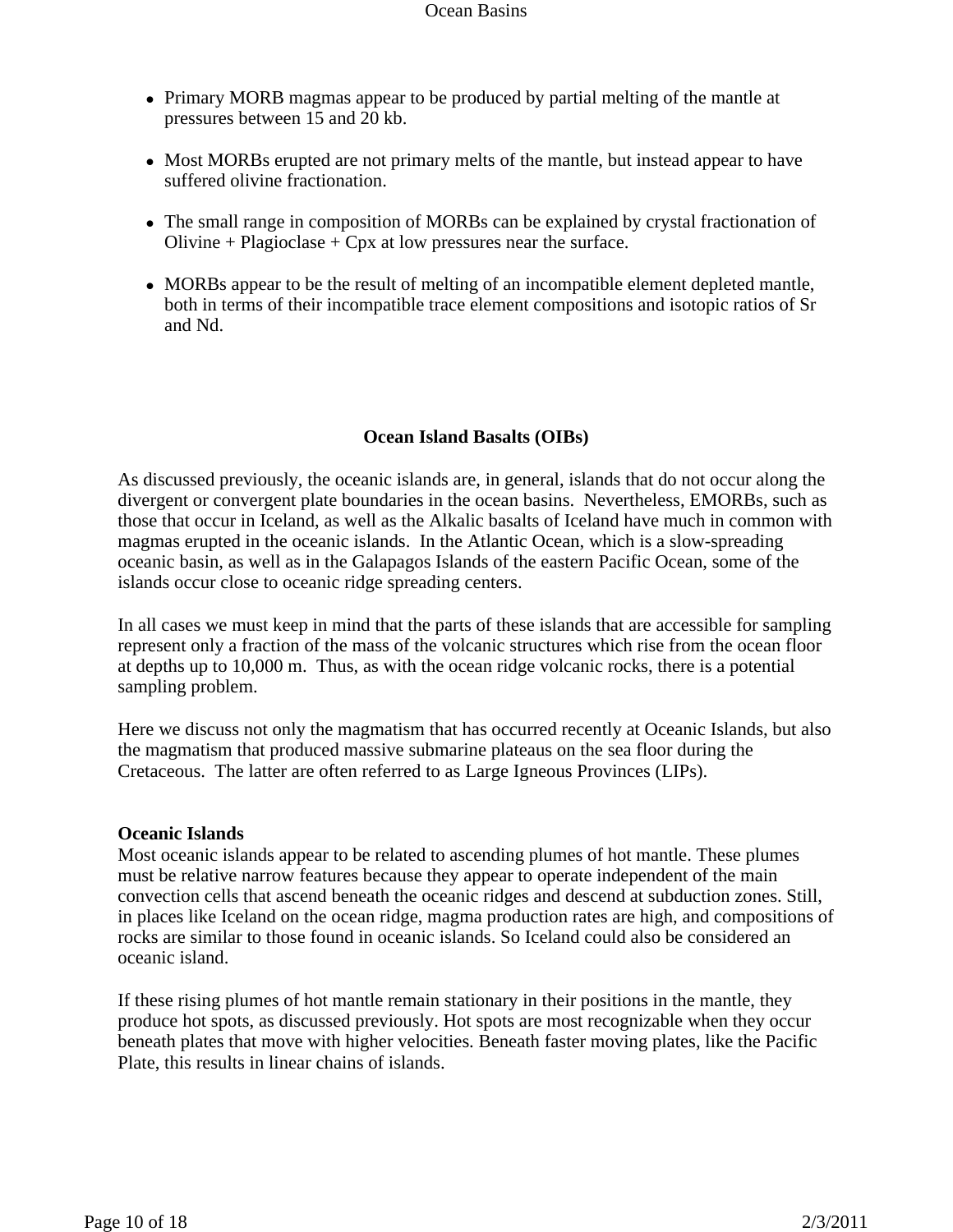At the position directly over the hotspot, rising mantle melts to produce magma that erupts on the seafloor, eventually building a volcanic island directly over the hot spot. As the lithospheric plate moves over the hot spot the volcano eventually is cut off from its source of magma, and becomes extinct, and a new volcano forms on the plate at the location directly above the hot spot.



The volcanoes that have moved away from the hot spot eventually begin to erode until their elevations are reduced below sea level. At this point they are called seamounts.

Such linear chains of islands and sea mounts are most evident in the Pacific ocean. The largest of these is the Hawaiian - Emperor chain. The hot spot that produced this chain is currently located under the position of the big island of Hawaii, which has the only currently active volcanoes in the chain. The bend in the Hawaiian-Emperor chain must have resulted from a change in the direction of plate motion. Volcanic rocks dredged from the sea floor at the location of this bend are about 40 million years old. Thus, prior to 40 million years ago the Pacific Plate was moving in a more northerly direction. The most northerly seamount is dated at about 60 million years. Seamounts older than 60 million have apparently been subducted.



The reason such island/seamount chains are not as evident in the other oceans is because the plate velocity is lower and volcanoes tend to remain over the hot spots for longer periods of time, building elongated groups of islands rather than linear chains.

### **Large Igneous Provinces (LIP)s**

Large igneous provinces are areas where large volumes of magma have been added to the Earth's crust over relatively short periods of time. Although here we discuss these in terms of the ocean basins, it should be noted that they also include the continental areas where large volumes of magma have been erupted as flood basalts. Eruption of large amounts of magma on the surface of the Earth can have drastic consequences. For example: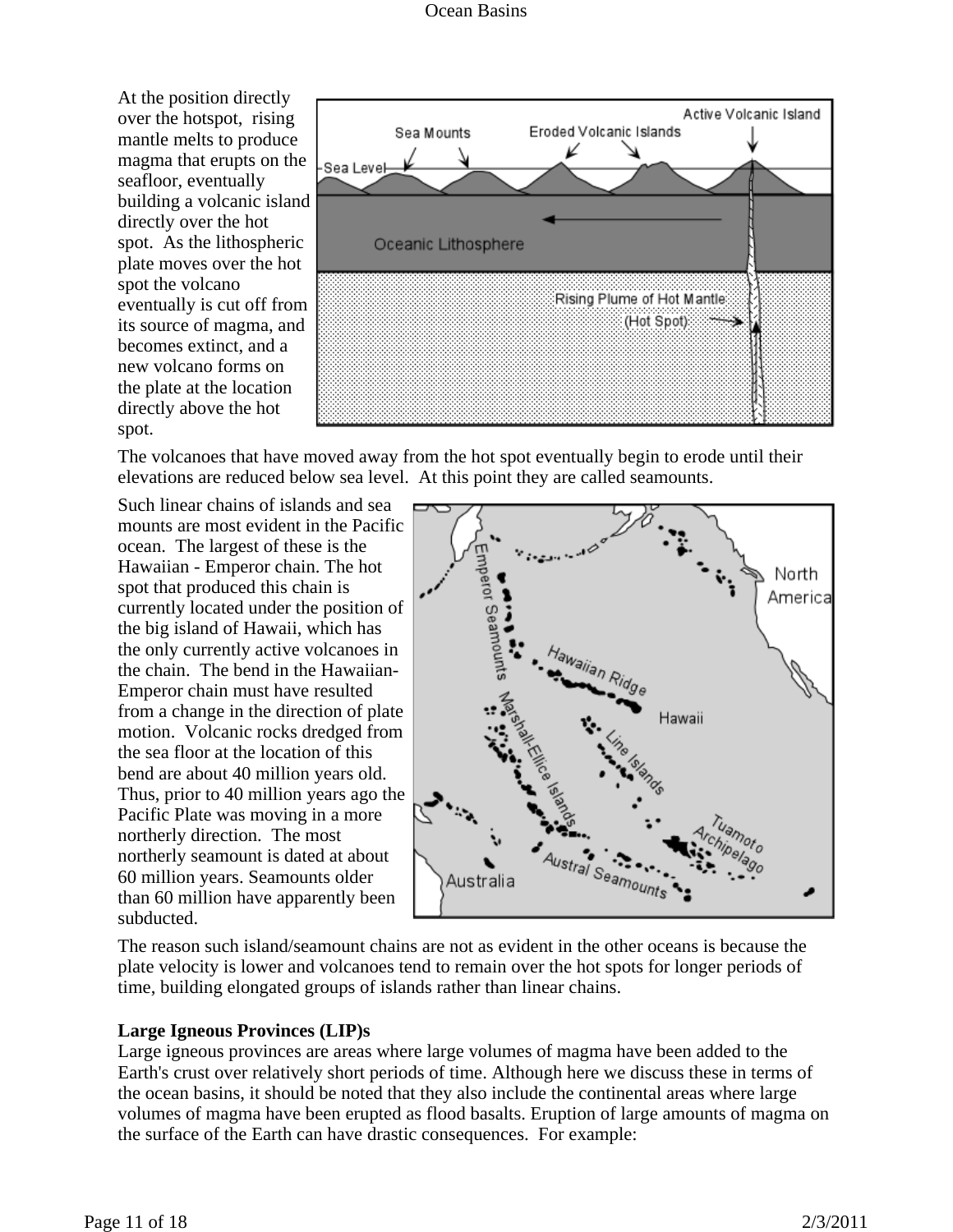- The magmas may release large amounts of  $CO<sub>2</sub>$  gas into the atmosphere and force global warming.
- Large amounts of magma erupted on the seafloor change the volume of the ocean basins causing higher sea level and flooding large areas of the continents.

The mid Cretaceous Period was a time of higher than normal global temperatures and high stands of the oceans. Eruption of magma on the ocean floor at this time might have been the cause of these conditions. Evidence is preserved on the sea floor in the form of large submarine plateaus that were emplaced during this time period.

The map shows a plate tectonic reconstruction at 83 million years before the present. The dark shaded regions show the locations of submarine oceanic plateaus emplaced between 125 and 80 million years ago. Most of these were produced at the oceanic ridges, shown as dark lines, and moved outward from the ridges. These plateaus are numbered and listed in the table below.



Cretaceous Submarine Plateaus [ Z] Probable Submarine Plateaus (now subducted) After Larson (1991

| Number | Name                   | Age $(my)$  | Volume $(10^6 \text{ km}^3)$ |
|--------|------------------------|-------------|------------------------------|
| 1      | Broken Ridge           | $90 - 110$  | 5.19                         |
| 2      | Caribbean              | $75 - 90$   | 20.41                        |
| 3      | <b>Hess Rise</b>       | $95 - 115$  | $7.78*$                      |
| 4      | Kerguelen Plateau      | $90 - 110$  | 24.86                        |
| 5      | Line Islands           | $75 - 85$   | 10.01                        |
| 6      | Manihiki Plateau       | $115 - 125$ | $10.4*$                      |
| 7      | Macus Wake Seamounts   | $90 - 115$  | 30.85*                       |
| 8      | Mid Pacific Mountains  | 75 - 130    | 42.94*                       |
| 9      | Ontong-Java Plateau    | $100 - 125$ | $101.35*$                    |
| 10     | <b>Rio Grande Rise</b> | $85 - 90$   | 7.76                         |
| 11     | Wallaby Plateau        | $110 - 125$ | 1.49                         |

\*Volumes doubled to account for possible twin plateaus that have been subducted.

In the Pacific Ocean, much of the oceanic lithosphere east of the position of the ridge 80 million years ago has been subducted. Thus, if the submarine plateaus formed at the ridge, then it would be expected that half of each plateau became separated at the ridge and have since been subducted. These probable plateaus are shown in the map, and if they were present would double the original size of the plateau. Thus, for example the largest of the plateaus is the Ontong-Java Plateau, now located in the southeastern Pacific, with a volume of about 50 million  $km<sup>3</sup>$ . But if the other half had been present, the total volume of magma erupted over a 25 million year period would have been over 100 million  $km<sup>3</sup>$ .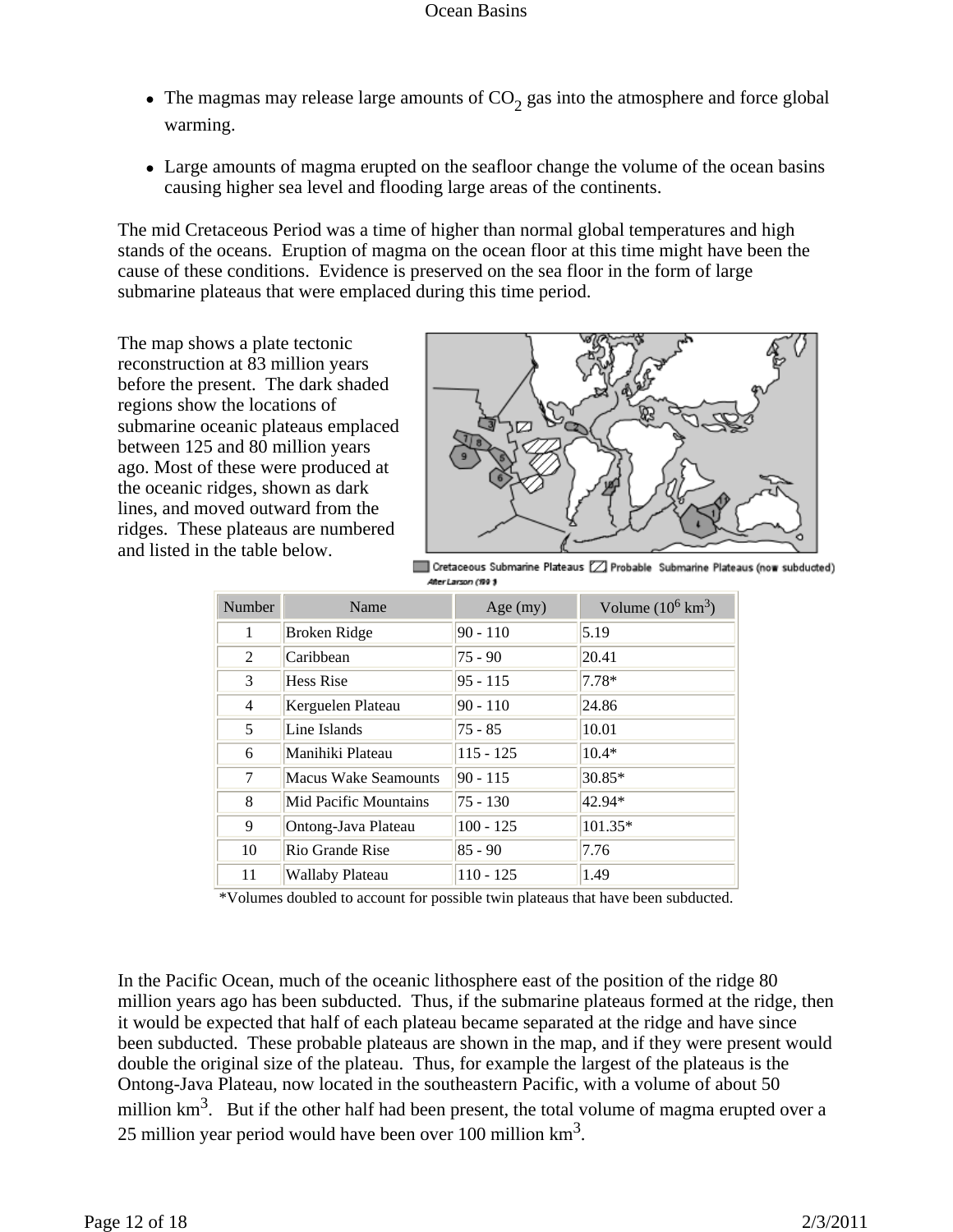The few studies that have looked at the rocks in these submarine plateaus suggest that their compositions are similar to EMORBs and OIBs.

## **Composition**

Unlike the ocean ridges, which have a rather limited range of rock compositions, the oceanic islands have produced a broader range. Basalts are still predominant, but other compositions are part of the series, and the types of rocks produced are variable from one island to the next. The table below shows that variety of rock types found at different oceanic islands. Some produce tholeiitic rocks similar to EMORBs and others produce alkalic basalts that are saturated to undersaturated with respect to silica.

| <b>Oceanic Island Rock Suites</b> |                                                                                                                                      |  |  |
|-----------------------------------|--------------------------------------------------------------------------------------------------------------------------------------|--|--|
| Island or Group                   | <b>Rock Types</b>                                                                                                                    |  |  |
| Ascension                         | Oliv. Tholeiite (dominant) + Hawaiite + Mugearite + Trachyte + Peralk.<br>Rhyolite                                                   |  |  |
| Azores                            | Alk. basalt + Hawaiite + Trachyte                                                                                                    |  |  |
| Fernando de Noronha               | Alk. Basalt + Nephelinite + Trachyte + Alkali Basalt + Trachyte + Phonolite                                                          |  |  |
| St. Helena                        | Alk. Basalt + Mugearite + Hawaiite + Trachyte + Phonolite                                                                            |  |  |
| Trinadade                         | Nephelinite + Phonolite (dominant)                                                                                                   |  |  |
| Tristan de Cunha                  | Alk. Basalt + Trachybasalt (dominant) + Trachyte                                                                                     |  |  |
| Gough                             | Alk. Basalt + Ol Tholeiite + Hawaiite + Trachyte                                                                                     |  |  |
| Réunion                           | Ol Tholeiite (dominant) + Mugearite                                                                                                  |  |  |
| <b>Mauritius</b>                  | Alk. Basalt (dominant) + Mugearite + Phonolitic Trachyte                                                                             |  |  |
| Hawaii                            | $The 1 1.11 1 1.12 1 1.13 1 1.14 1 1.14 1 1.14 1 1.14 1 1.14 1 1.14 1 1.14 1 1.14 1 1.14 1 1.14 1 1.14 1 1.14 1 1.14 1 1.14 1 1.14 $ |  |  |
| Tahiti                            | Alk. Basalt + Mugearite + Hawaiite + Trachyte                                                                                        |  |  |
| Galapagos                         | Tholeiite + Alk. Basalt + Icelandite (minor) + Qtz Trachyte (minor)                                                                  |  |  |
| Jan Mayen                         | Alk. Basalt (dominant) + Trachyte                                                                                                    |  |  |

• Major Elements. For those islands that produce tholeitic basalts, the range of compositions is similar to those that occur in Iceland. The more alkaline suites show a somewhat different range of rock types.

Shown here is the more common alkaline suite produced at oceanic islands. The most basic rocks are alkaline basalts that show a range of compositions and an Fe-enrichment trend that likely results from fractionation of Mg-rich olivines and pyroxenes. As these magmas become more enriched in iron, hawaiites are produced. The fractionating assemblage then becomes more Fe-rich, likely caused by the addition of magnetite to the crystallizing assemblage. This causes an Fe-depletion trend causing magmas to evolve to mugearites, benmoreites or trachytes, and eventually rhyolites and/or peralkaline rhyolites.

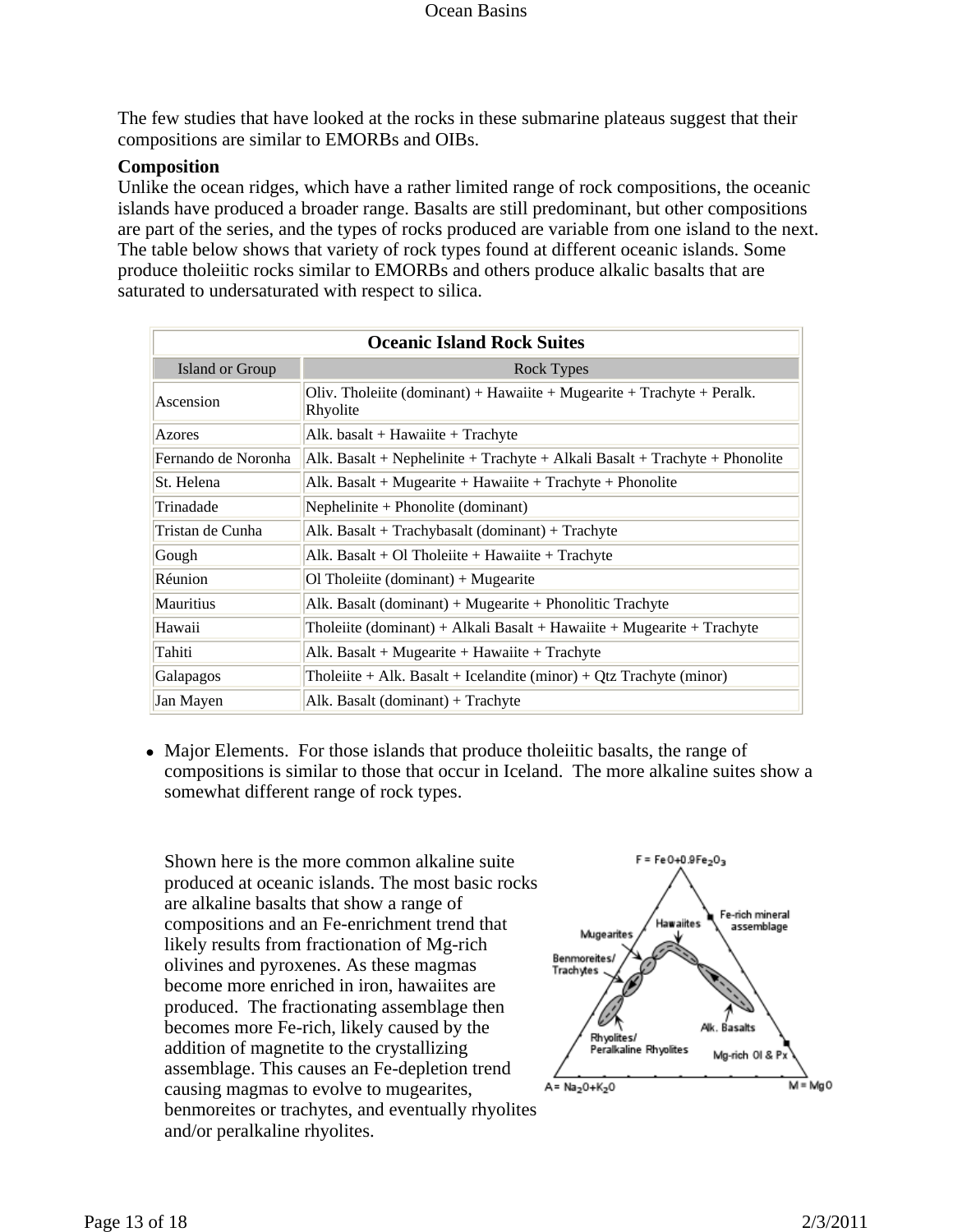Perhaps not typical of all oceanic islands, but certainly the most well studied oceanic islands are the Hawaiian Islands. The main portion of each of the islands exposes tholeiitic basalts which appear to make up the most volume.



At the northwestern end of the island chain is the island of Kauai. Tholeiitic volcanism built Kauai about 5.5 million years ago. As one moves to southeast along the chain the age of tholeiitic volcanism becomes younger, occurring at 3.8 and 2.8 million years ago on Oahu, 2 and 1.7 million years ago on Molokai, and 1.3 and 0.9 million years ago on Maui.

The big island, Hawaii, is composed of 5 major volcanoes. The oldest is Kohala whose tholeiitic shield was built about 800,000 years ago. Hualalai and Mauna Kea are somewhat younger, and Mauna Loa and Kilauea are still actively erupting tholeiitic lavas.

Although the lower parts of Mauna Kea, on the big island, and Haleakala on Maui are composed of tholeiitic basalts, they are capped by steeper sided composite cones that consist of alkali basalts, hawaiites, mugearites, and trachytes. These alkaline caps are thought to have existed on top of the tholeiitic shields that make up the older islands, but the alkaline rocks have been eroded.

The island of Oahu is deeply eroded, but recent volcanism has occurred on the eroded shield. This post-erosional volcanism, as it is called, consists of highly alkaline basanites and nephelinites.

In terms of total alkalies and silica the three suites of rocks each show trends of increasing alkalies with increasing  $SiO<sub>2</sub>$ .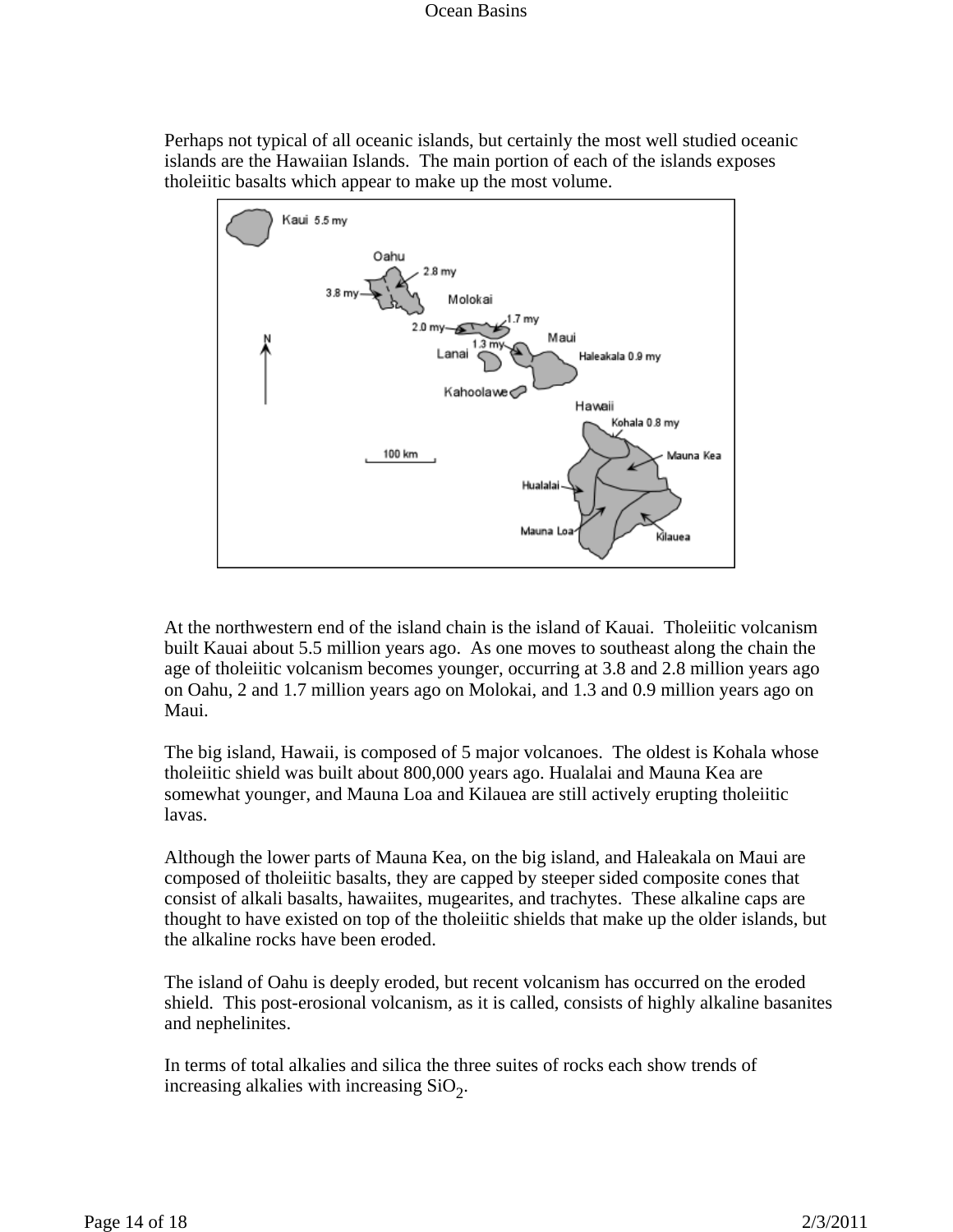In basic magmas the alkaline elements K and Na behave as incompatible elements, so crystallization  $\frac{1}{8}$ <br>of Mg & Fe- rich phases tends to cause both SiO<sub>2</sub> of Mg & Fe- rich phases tends to cause both  $SiO<sub>2</sub>$ and alkalies to increase. Thus the general trends are consistent with crystal fractionation as a mechanism to explain chemical variation in each suite.



The least siliceous rocks of each suite show a trend of decreasing alkalies with increasing SiO. Again, because the alkali elements are incompatible in mantle mineral assemblages this could be explained by increasing degrees of partial melting. But, in the Hawaiian Islands, the tholeiitic magmas are produced first. During the tholeiitic stage the volcanoes are located directly over the rising mantle plume the forms the hotspot. In this area we might expect higher mantle temperatures and thus higher degrees of melting to produce tholeiitic magmas.

As the island moves away from a position directly over the hotspot the temperatures in the underlying mantle would be lower, but the rising plume at the hot spot could still drive the somewhat cooler mantle upward. Because the temperatures are lower, lower degrees of partial melting would be expected, and the slightly more alkaline magmas would be produced and erupt to form the alkalic caps such as seen at Mauna Kea and Haleakala.

Finally, after the passage of several million years the volcano has moved farther away from a position above the hotspot, and thus temperatures are even lower. Melting of the mantle at this lower temperature would result in lower degrees of melting to produce the very alkali-rich basanite magmas.

If this is the case we might expect a symmetrical distribution of magma types being produced on both sides of the hotspot. The difference, of course, would be that volcanism on the plate before it has reached the hotspot would only occur on the seafloor, because the volcanic island will not yet have been built. The only evidence presently available to support this idea is that just to the southeast of the big island there is currently an active submarine volcano called Loihi seamount. Chemical compositions of lavas erupted from Loihi are alkali basalt.

• Trace Elements. In comparison to MORBs, the OIBs and EMORBs show generally higher concentrations of the most incompatible elements. Consistent with the discussion above concerning the alkali elements, alkaline basalts have higher concentrations of incompatible elements than do the tholeiitic basalts erupted at the oceanic islands.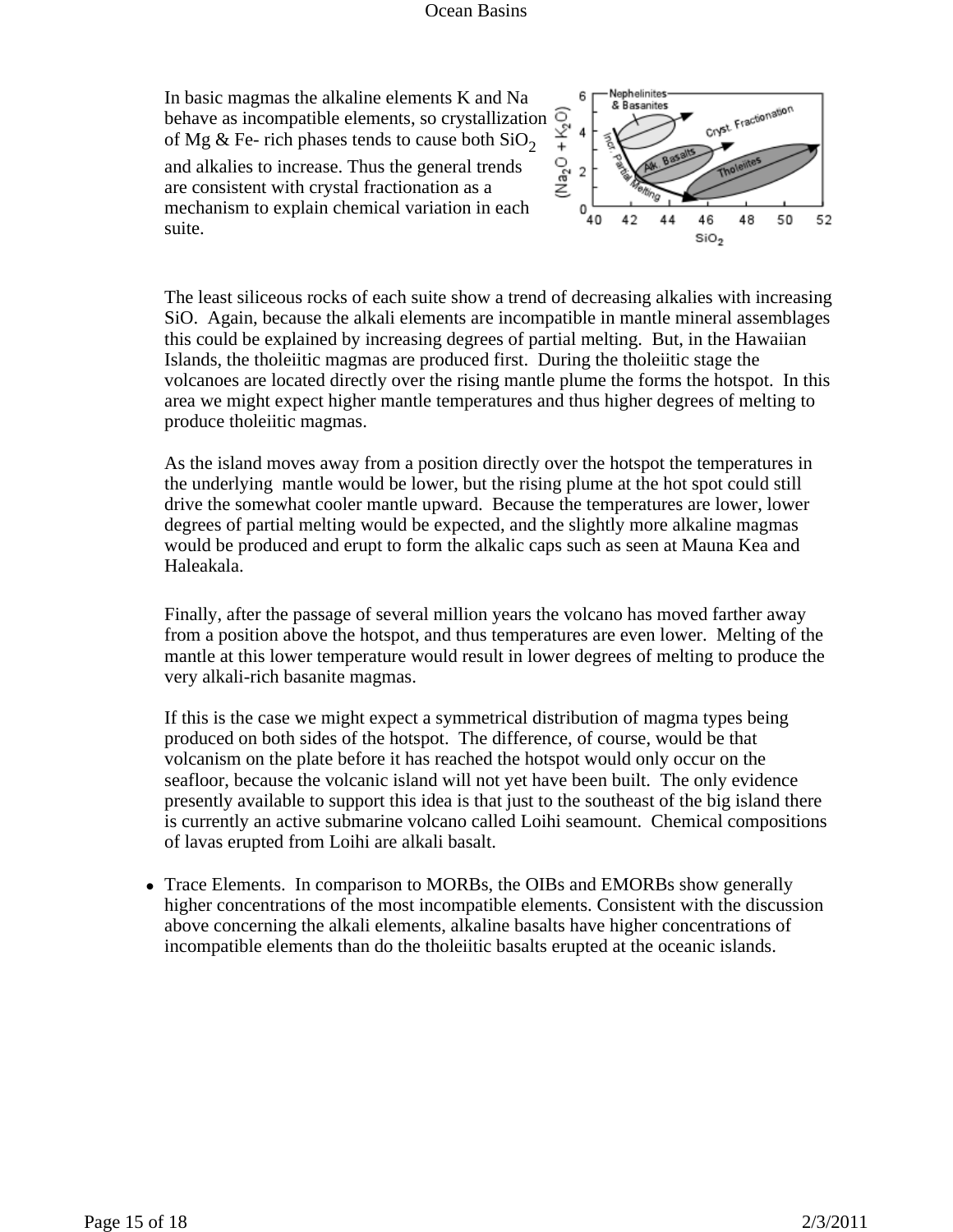Ocean Basins



Two factors could account for these observations.

- 1. The mantle source of the EMORBs and OIBs is apparently enriched, or at least not as depleted, in incompatible trace elements than the depleted mantle source of MORBs.
- 2. Lower degrees of partial melting of the mantle would produce higher concentrations of the highly incompatible elements. The more alkali and incompatible element rich alkaline magmas would result from lower degrees of melting than the less alkali- and incompatible element rich OIBs/Alkali Basalts.
- 0.5133  $0.5132$ • Isotopes. Isotopic ratios of OIBs  $0.5131$ (including EMORBs and lavas forming 0.5130 the LIPs in the oceans) show higher b<sub>N+1/PN<sub>E+</sub></sub> 0.5129 values of  $87\text{Sr}/86\text{Sr}$  and lower values of 0.5128 143Nd/<sup>144</sup>Nd than MORBs. This indicates Oceanic Sediments 0.6127 that the mantle source for the OIBs is  $0.5126$ enriched in Rb relative to Sr and enriched **Bulk Earth** ontinental Crus 0.5125 in Nd relative to Sm. Such a mantle  $0.5124$ source is often termed an "enriched  $0.5123$ mantle source". This isotopic data is 0.702 0.703 0.704 0.705 0.706 0.707 0.708 0.709 0.710 consistent with the trace element data we  $87Sr/86Sr$ looked at above.

Note that on the diagram OIBs lie on a mixing trend between MORBs and continental crust or oceanic sediment (most oceanic sediment is derived from continental crust). This suggests that continental crust may somehow be involved in mixing with the depleted MORB magmas to produce the more enriched OIB magmas. One possibility would be that the magmas originally start out as depleted MORB-like magmas and assimilate continental crust or oceanic sediment before reaching the surface. But, direct assimilation of continental crust can be ruled out because the OIBs are erupting through oceanic crust where no continental crust is present. Similarly contamination with oceanic sediment is unlikely because, even though ocean sediment exists in the deep ocean basins, the OIB magmas are not likely to come in contact with much sediment because they are passing through large volcanic structures to reach the surface of the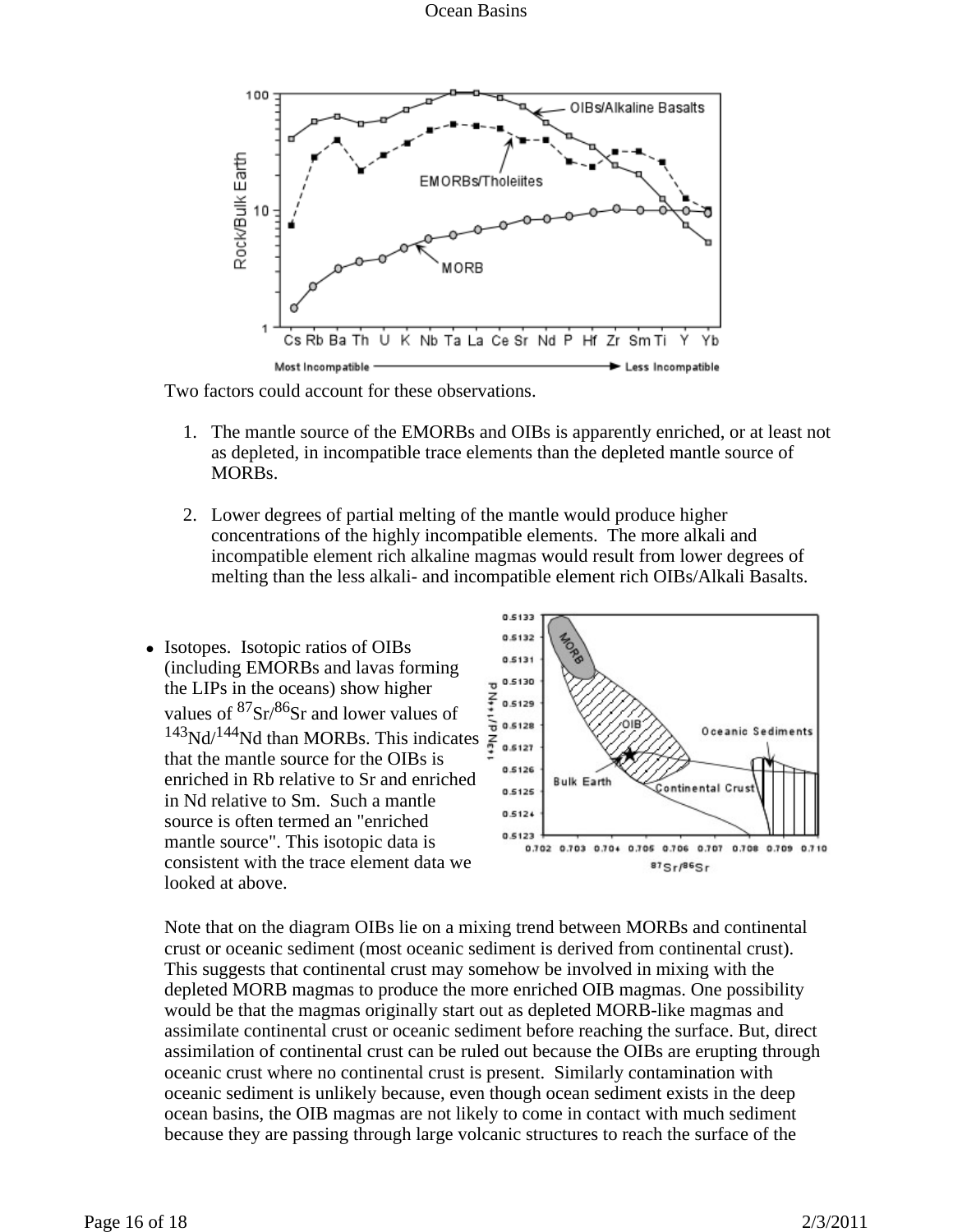island. Another alternative is that the mantle source of OIBs is mixture of a depleted mantle a mantle that has been enriched in some way by interaction with continental crustal material. How this could happen will be considered below in our summary discussion of OIBs.

## **Origin**

Here we summarize the data we have discussed so far concerning the origin of OIBs.

- Melting is caused by decompression of the mantle as it rises in narrow plumes beneath the oceanic islands.
- Melting probably takes place at relatively low pressure to produce silica saturated tholeiitic magmas, but at high pressure to produce the silica undersaturated varieties such alkali basalts, basanites and nephelinites
- These basic magmas evolve by crystal fractionation to produce a wide variety of other rock types including hawaiites, mugearites, trachytes, and rhyolites. The more silica undersaturated basanites would fractionate to produce nephelinites and phonolites.
- Lower degrees of melting produce the most incompatible element rich magmas, like basanites, while successively higher degrees of melting could produce the alkali basalts and tholeiitic basalts.
- OIBs (including EMORBs) appear to be the result of melting of an incompatible element enriched mantle, both in terms of their incompatible trace element compositions and isotopic ratios of Sr and Nd.

One recent theory on how the enriched OIB mantle source could be generated suggests that oceanic sediment (derived from the continents) is carried deep into the mantle by the subduction process. Because subducted lithosphere is cold and dense it may continue to sink into the mantle and eventually reach the core/mantle boundary. In doing so, the subducted material carries some oceanic sediment that is enriched in incompatible trace elements and has high ratios of  $87\text{Sr}/86\text{Sr}$  and low ratios of  $143<sub>Nd</sub>/144<sub>Nd</sub>$ 



This enriched component mixes with the mantle near the core/mantle boundary to produce an enriched mantle. The enriched mantle eventually heats up as a result of heat released from the Earth's core. When it is sufficiently hot it begins to rise in narrow plumes that channel the enriched mantle upward and produce hotspots as they rise through the asthenosphere, eventually melting to produce the variety of OIBs and EMORBs erupted from oceanic islands..

# **Examples of questions on this material that could be asked on an exam**

1. Define the following: (a) ophiloite sequence, (b) ocean ridge, (c) oceanic island (d) Large Igneous Province.